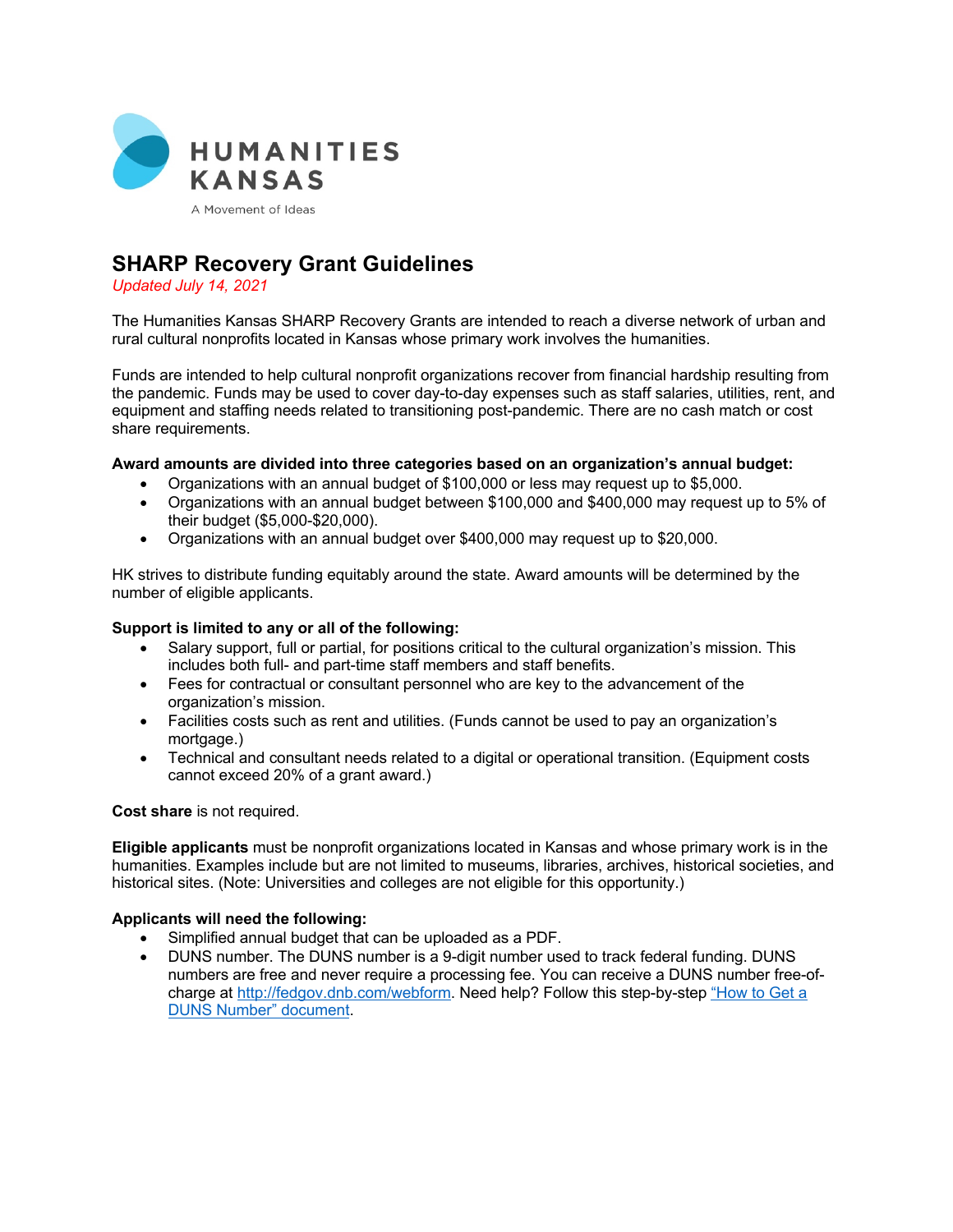## **Organizations receiving funding will**

- Return a signed grant agreement
- Notify their members of Congress of the grant award
- Spend the funds between September 15, 2021, and January 15, 2022.
- Submit a brief final report to Humanities Kansas by April 15, 2022.

#### **Preferred, but not required**

• Ability to receive grant award funds as a direct deposit.

### **Application Deadline:** Monday, August 16, 2021.

*Applicants will be notified in September 2021.*

#### **How to Apply**

Applications must be submitted through the online grants system at humanitieskansas.org. In addition to basic registration information, the grant application form will ask for the following information:

- Audience / Visitors size for a typical year before Covid.
- Brief description of your organization, mission statement, who you serve, and your core humanities programs
- Annual Operating Budget
- Grant amount requested, plus a brief detail of how you will apply the funds. (For example, a list of specific job titles and salaries, a breakdown of utilities, and monthly rent.) The amount available is dependent on your organization's annual budget.
- A brief description of the impact of the coronavirus on your organization and why you need financial assistance.
- Upload two attachments: image for promotional usage if the application is awarded funds, and a PDF of your organization's annual budget.

### **Frequently Asked Questions (FAQs)**

- *1. My organization has an open Humanities Kansas grant. Can we apply for these special relief grants?* Yes.
- *2. Are there funds available from Humanities Kansas for support for a specific program or project? In other words, are there funds available for things other than general operating support?* Yes. Please contact Leslie VonHolten at LVH@humanitieskansas.org to discuss eligibility, opportunities, and the application process.
- *3. What do you mean by "Technical and consultant needs related to an operational or digital transition?*

The unprecedented experience of the pandemic presented challenges and opportunities for strengthening operational areas. Transitions can include, for example, purchasing equipment to host online events, hiring a consultant to help strengthen private fundraising, or developing strategies to update and streamline operational processes.

- *4. Can I hire new staff with these funds?* Yes, if the new staff person is needed to recover from the pandemic.
- *5. Why can we not use SHARP funds to help with our mortgage payments?* Federal funds cannot be used toward purchasing buildings.
- *6. The windows in our historic building need to be replaced. Can SHARP funds help us with that?* Sorry, no. SHARP funds cannot be used for capital improvements.